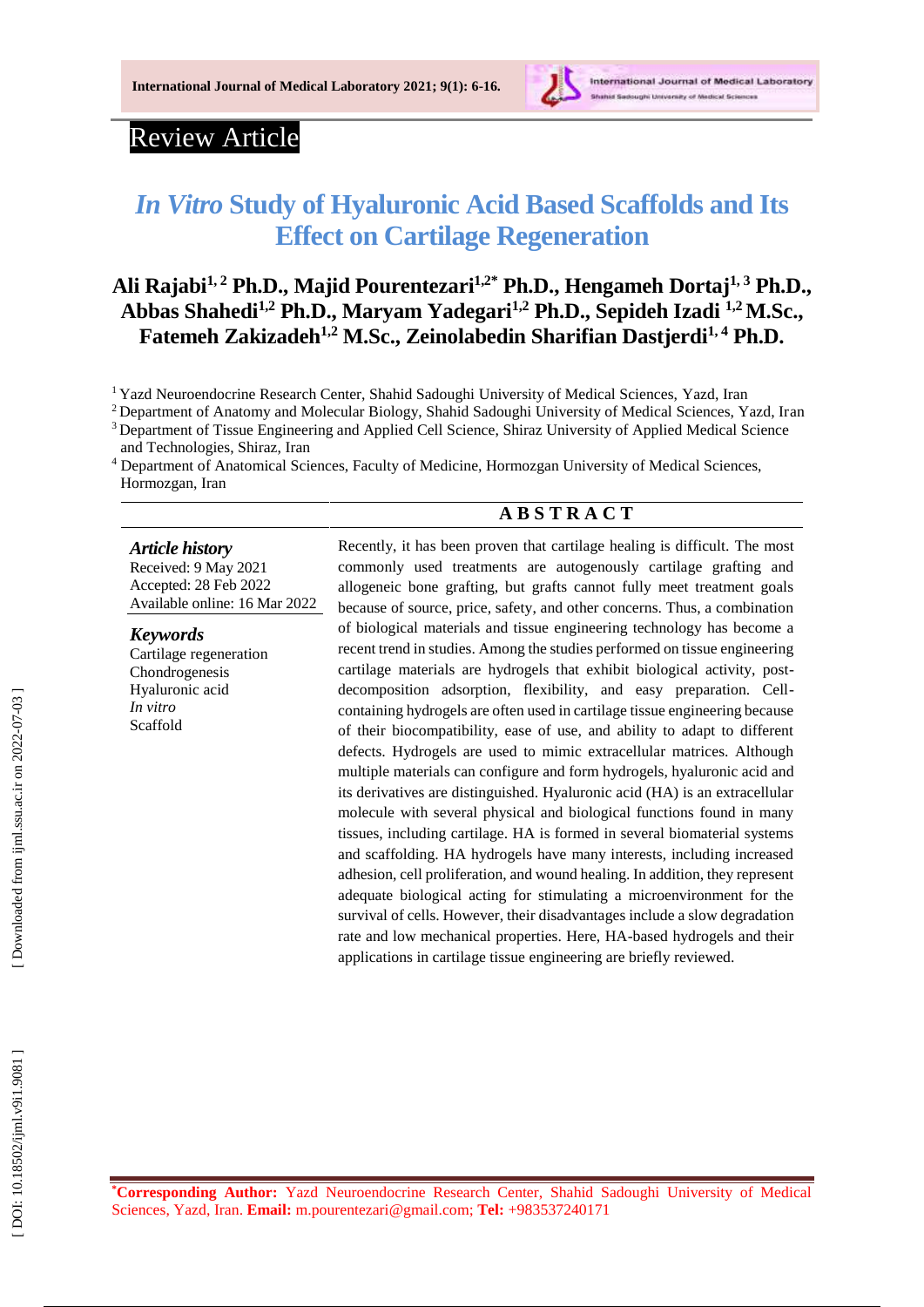## **Introduction**

Articular cartilage has limited potential for spontaneous healing. This property often leads to osteoarthritis, pain, and dysfunction of the affected joint [ 1, 2 ]. Although many accepted treatments are accessible to repair damaged articular cartilage structures, including micro fractures, cell implants, and tissue transplants, these methods often do not repair strong, well repaired articular cartilage [ 3 - 5 ]. In recent years, cartilage tissue engineering (CTE) has prepared a prospective strategy for articular regeneration by combining cells with scaffolds.

Fakhari et al. developed this scaffold in tissue engineering (TE ) applications by researching hyaluronic acid (HA) hydrogels. HA is a non sulfated glycosamino-glycan (GAG) and is a significant component of the extracellular matrix of cartilage. HA provides a native microenvironment for mesenchymal stem cells and can increase functional cartilage formation compared to other synthetic hydrogels such as polyethylene glycol (PEG) [ 6, 7 ] .

HA has several biomedical applications due to cellular interactions and its presence and role in the extracellular matrix of many tissues [ 8 ]. Among the applications mentioned for HA are drug delivery and tissue bulking [6, 9].

One of the significant goals of TE approaches with HA hydrogels is cartilage tissue repair [10]. Since HA is abundant in healthy cartilage (such as the matrix around cartilage cells) and is involved in cartilage homeostasis, it has been extensively studied as part of hydrogels and scaffolds for cartilage repair [11, 12 ]. Mesenchymal stem cells enclosed in HA -based hydrogels show higher expression of cartilage markers in both *in vitro* and *in vivo* than those compared to ineffective PEG hydrogels [13].

CTE is a promising way to repair cartilage tissue damage. The most common methods used in CTE include the proper combination of granule cells, biocompatible scaffolds, and biological agents that support the formation of new cartilage [14 ]. Success in cartilage tissue regeneration depends on individual or combination characteristics of cells, biological agents, and scaffolding [15 ]. We investigated appropriate cells and biological agents and a convenient scaffold for CTE. We also studied HA scaffolds and HA -based composite scaffolds in CTE and cells and growth factors used with this scaffold to induce and enhance chondrogenesis.

#### **Cells in CTE**

Chondrocytes are the most common cells used in CTE. Besides, they play an essential role in cartilage regeneration. On the other hand, stem cells can achieve self-renewal and differentiate into multiple lineages. They can be taken from donor cartilage such as the meniscus, the nose, and the trachea. They can construct, maintain, and regenerate cartilage tissue *in vitro* [16 ]. Autologous cartilage is difficult to access, and the cells collected from the patient's joints are relatively inactive. Chondrocyte proliferation in monolayer culture leads to disintegration and is presented as decreased proteoglycan synthesis and type II collagen expression and type I collagen overexpression [17 ]. Young donor chondrocytes are more metabolically active and have higher chondrogenic potential and fast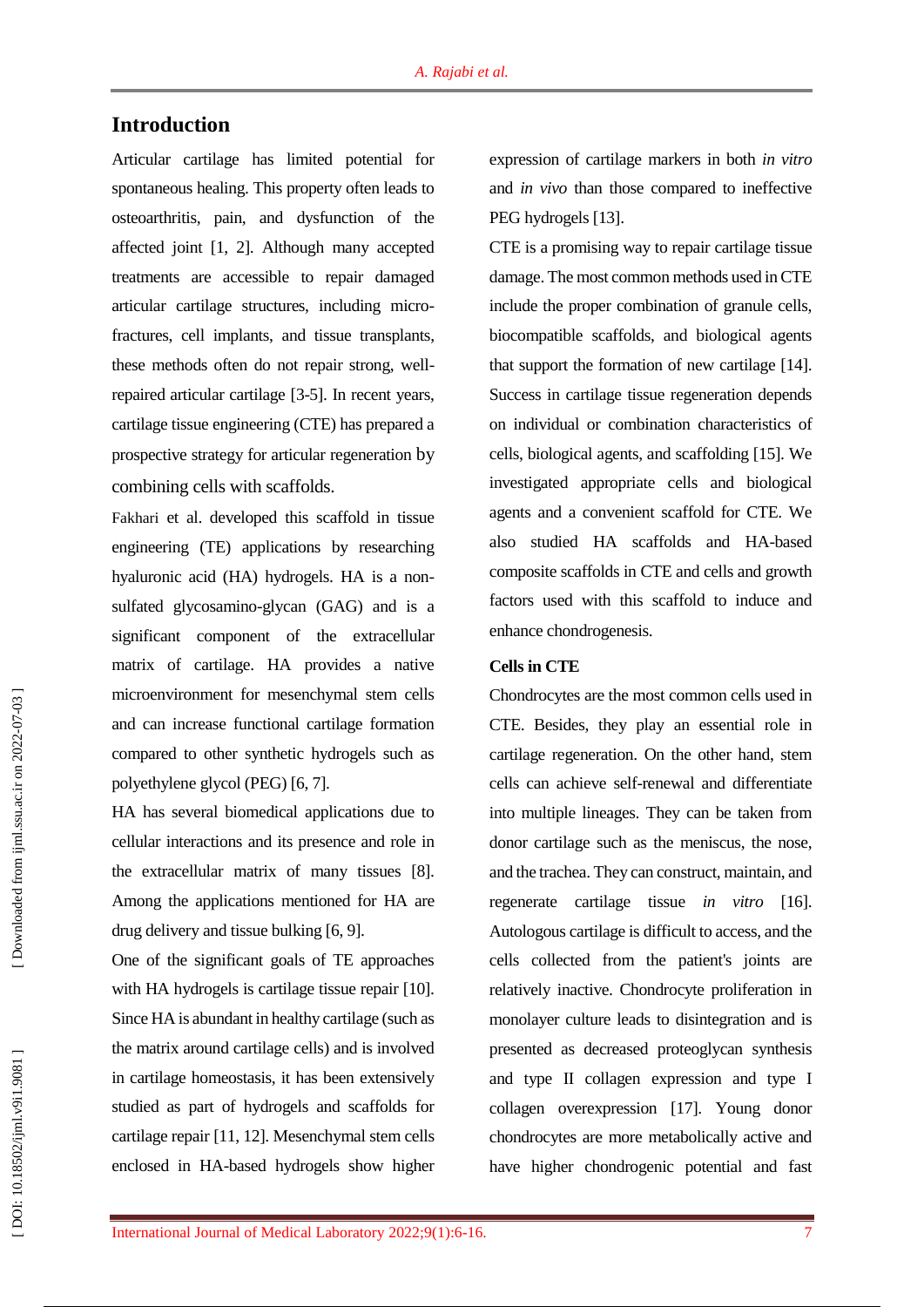expansion compared to cells taken from adult donors [18, 19 ]. To dominate and control the limited storage of primary cells, the application of multipotent stem cells is recommended, which are mainly isolated from bone marrow, adipose tissue, and before implantation [20, 21 ]. Adult mesenchymal stem cell (MSC) sources are available in various tissues, including trabecular bone, bone marrow, deciduous teeth, periosteum, articular cartilage, adipose tissue, muscle, and synovial membrane [21-23].

#### **Growth factors in CTE**

Growth factors and chemical stimuli such as transforming growth factor-β (TGF -β) conversion, insulin such as growth factor -1, and bone morphogenic protein-6 are required [24]. However, using the chemical inducers mentioned, the researchers found that neo -cartilage tissues were not similar to native hyaline cartilage due to having more type I collagen and type X collagen and less type II collagen. Therefore, researchers are trying to find an alternative to MSC induction to produce better quality cartilage tissue and lower costs [25 ] .

#### **Scaffolds in CTE**

Scaffolds acting as the artificial extracellular matrix (ECM) also have pivotal roles in determining cartilage reconstruction. The scaffold is a three -dimensional construct in which cells can attach and migrate. Fibers, meshes, sponges, and hydrogels scaffolds have been administered as carriers for chondrocytes and stem cells in CTE. The ideal scaffold should be biocompatible, non toxic, non -stimulatory for inflammatory cells and non -immunogenic [26 ]. It must also have specific characteristics that lead to cell adhesion, proliferation, differentiation into specific

phenotypes such as mechanical support of CTE and porosity, leading to the release and exchange of nutrients and the excretion of waste products [26, 27]. In addition, scaffold components must be resistant to decay at physiological pH and body temperature, be biodegradable and allow new cartilage to regenerate and replace the original structure [28 ]. A suitable scaffold for CTE is a scaffold with high porosity and the ability to connect pores to pores. High porosity provides a good environment for cell adhesion, growth, and regeneration. The interconnected porous organization facilitates cell migration, exchange of nutrients and physiological gases into the cell, and metabolic of cells [29 ]. Mechanical stimulation can certainly boost the mechanical features of CTE [30 ]. CTE studies have focused on two loading regimes: direct or unbound compression and hydrostatic pressure. Direct dynamic compression applied to cartilaginous scaffolds typically increases the production and/or proliferation of the EC M and improves the compressive properties of the engineered tissue [31].

The main goal of TE is to create implant-like structures that can replace damaged tissue. Scaffolds with good porosity provide a suitable environment for cell migration, cell proliferation, and other activities [32 -34 ] .

## **HA as scaffold for CTE**

HA also known as hyaluronan, is a linear, anionic, non -sulfated GAG with a combination of saccharide gland units:  $\beta$ -1,4-D and  $\beta$ -1 glucuronic acid, 3 - N -acetyl - D -glucosamide [35]. It is a high molecular weight (105-107 kDa) natural biopolymer that can contain 5000 - 30000 sugar molecules in the backbone

DOI: 10.18502/ijml.v9i1.9081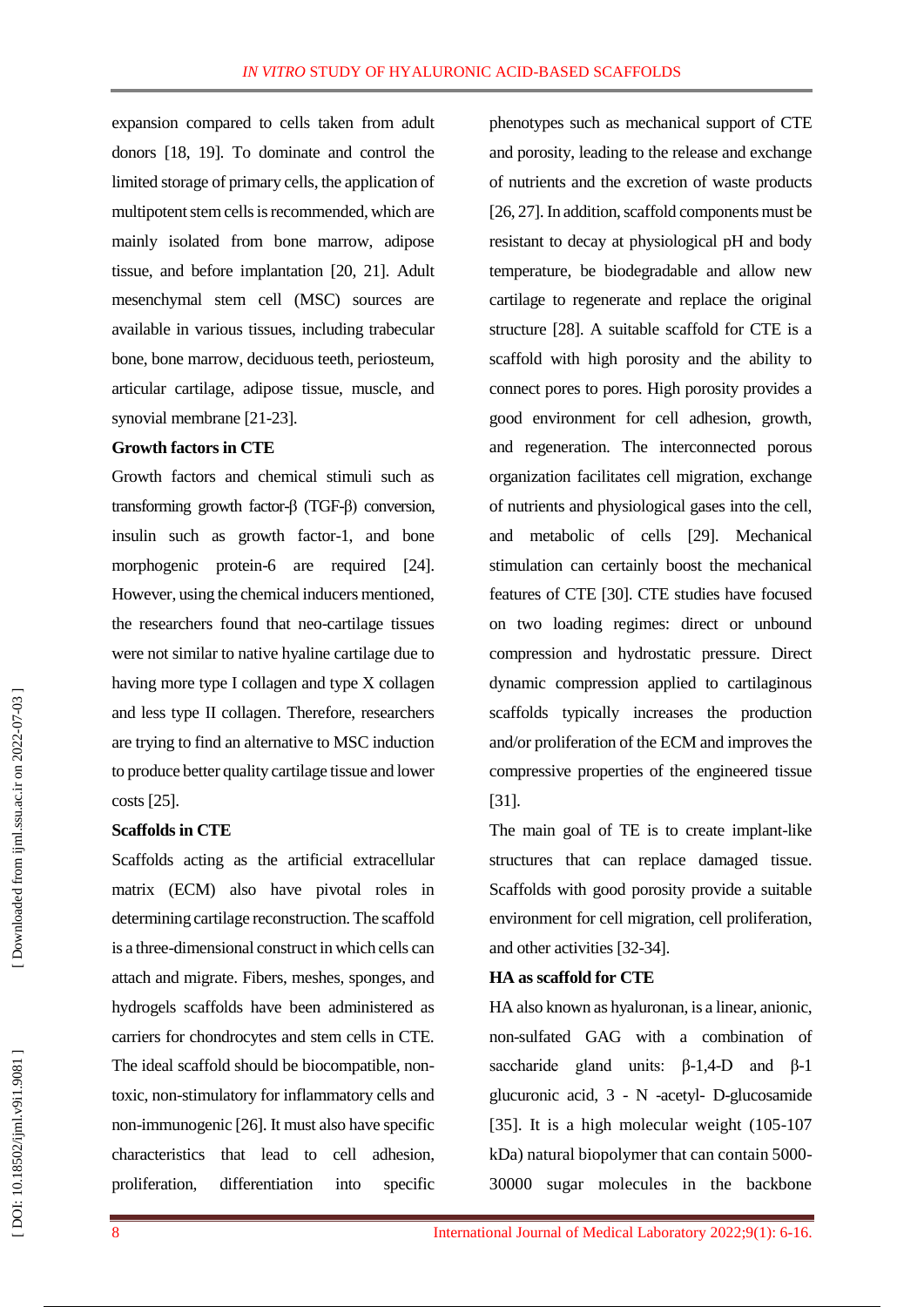structure [36 ]. HA is one of the main components of ECM and cartilage tissue. HA is synthesized in the inner cell membrane by the synthesis of hyaluronan. After synthesis, it is transferred to the ECM through the membrane after 3 -5 days, where it is destroyed by the family of hyaluronidase enzymes [37 ]. HA is found in the ECM of all living tissues, with varying concentrations and molecular weights, and is more prevalent in mechanically loaded tissues such as cartilage, dermis, and vocal folds [38, 39 ]. Due to many carboxyl and hydroxyl groups, HA is a highly hydrophilic compound that creates a gel -like structure as a result of the intermolecular interaction of macromolecules in the aqueous medium [40 ] . It acts as a protection against the penetration of microorganisms and toxic agents [41 ], lubricant due to its viscoelastic properties in the synovial liquid [42 ], and the transparent aqueous solution is a filler of eye structures [43 ]. HA is commonly known to play an essential role in cell division and migration, angiogenesis, wound healing, and tissue regeneration, and its effects are related to molecular weight [44 ]. Due to its biocompatibility, biodegradation, and chemical modification, HA is of potential interest in the TE field [45 ]. The use of cells, scaffolds, and growth factors promote tissue regeneration, which can overcome the development of autologous and allogeneic transplant -related immunological responses [21 ]. HA can interact with stem cell surface receptors, transmit signals within the cell, and affect cell activity, such as proliferation,

survival, motility, and differentiation [45 ]. In various studies of HA and HA -based materials such as biological scaffolds and injectable hydrogels, *in vitro* and *in vivo* tests have been used that show positive results for tissue regeneration. HA does not promote cell adhesion, but it can be modified by motifs such as Arginine -Glycine -Aspartic Acid (RGD ) to increase cell attachment [46 ]; HA is a polymer of disaccharides composed of repeating units of β-1,4-d-glucuronic acid and β-1,3-N-acetyl-dglucosamine (Fig. 1 ) [47]. One of the unique properties of hyaluronic acid is its rheological property, which is also observed in low concentrations, characterizing the intertwined chains of this hydrogel (Fig. 2) [48 ] . The binding of HA can be divided into two incomplete and complete groups, which causes HA to form a polymer network by covalent bonding with the interfaces and is insoluble in water by forming a polymer which is due to the complete bonding. Incomplete bonding of part of the covalent bond of HA molecules is stimulated, and a small amount of water solution remains (Fig. 3) [49].

HA composite hydrogels consisting of two or more natural/synthetic biopolymers have the advantages of biopolymers, while they enhance some of the disadvantages through improved biodegradation and adjustable mechanical strength. Using HA and modified several methods and other covalent bonding materials, various hybrid hydrogels have been increased for administration in CTE [45 ] .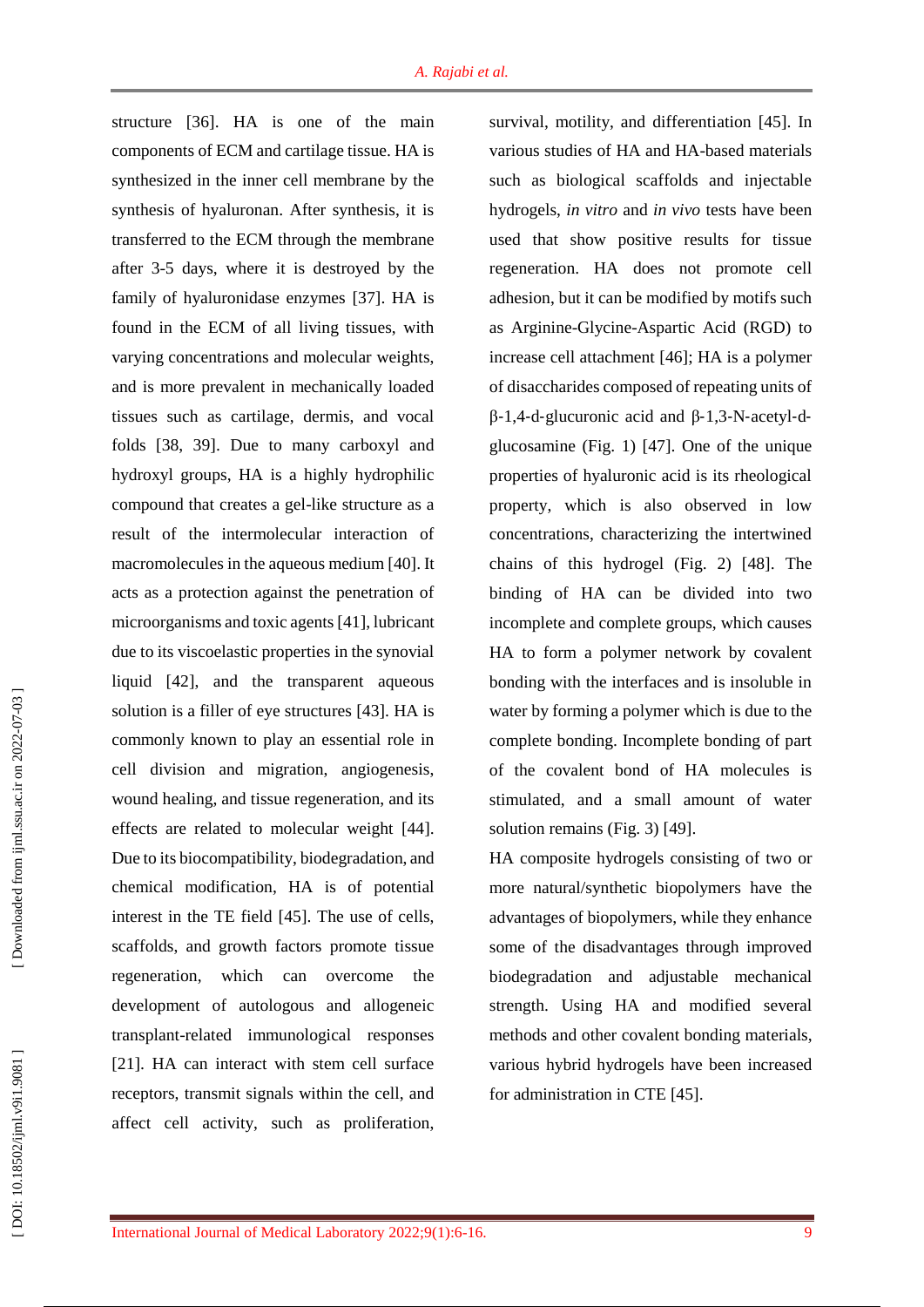

**Fig . 1.** The disaccharide repeat unit of hyaluronic acid



**Fig. 2.** The morphology of hyaluronic acid (RESTYLANE®) using scanning electron microscopy [48]



Fig. 3. The gross view of cross-linked hyaluronic acid using BDDE at the concentration of 0.8% [49]



Fig. 4. a and b) Scanning electron microscope micrograph of singlelayered hyaluronic acid -based scaffolds with hexagonal patterns reproduced with permission and c) hyaluronic acid -based scaffold produced from bioprinting [50 ]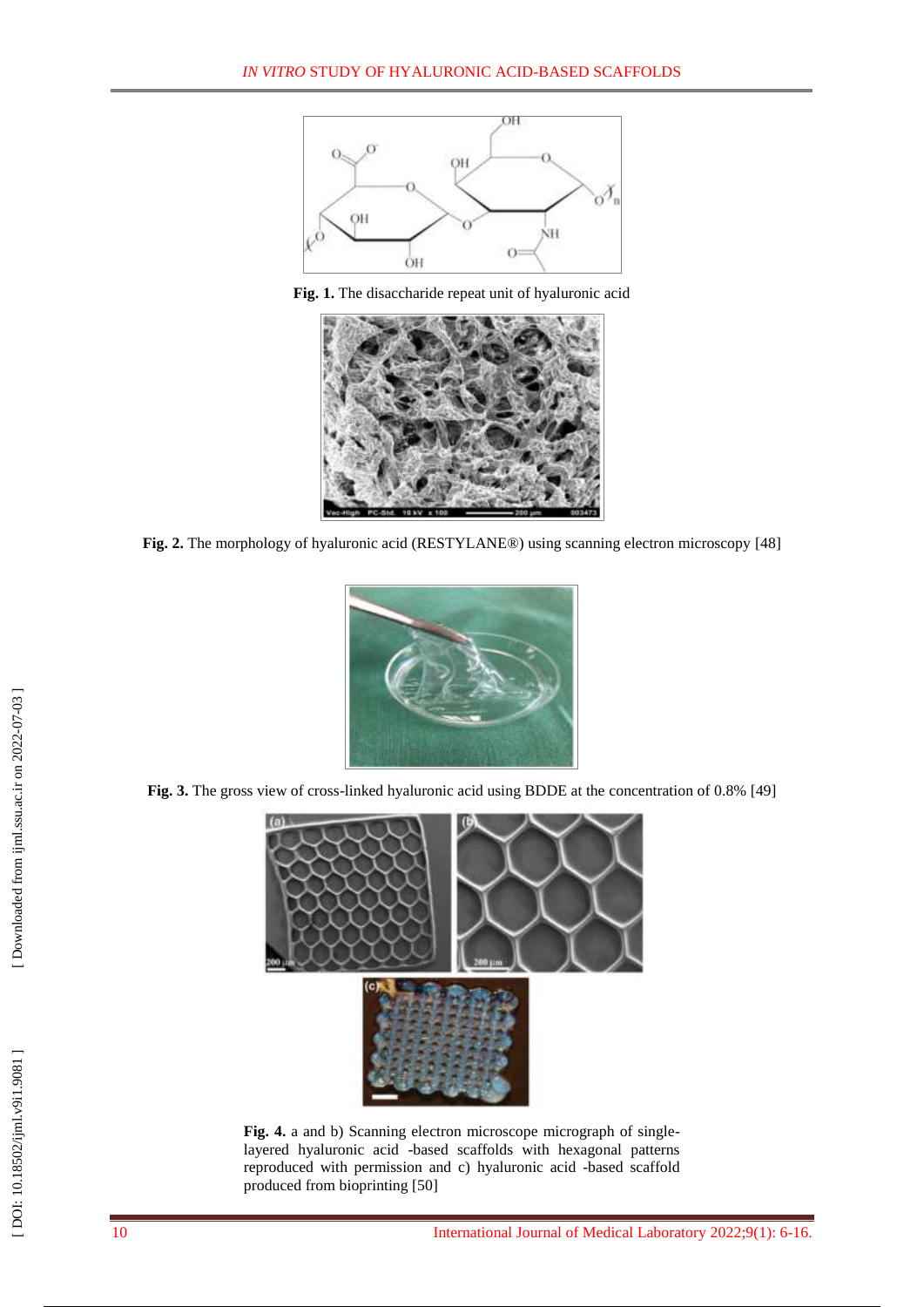The purpose of this study is to review the effect of HA hydrogels as a scaffold to help repair cartilaginous lesions. Scientific Information Database (SID), MEDLINE, PubMed, OVID, and Scopus databases from 2010 to 2021 were used for this study.

### **Mechanical properties of HA**

HA undergoes multiple degradation procedures because of hydrolysis and enzymatic hydrolysis by naturally arising hyaluronidase . Non enzymatic reactions can degrade HA. These include acid and alkali hydrolysis, ultrasonic decomposition, thermal decomposition, and oxidant degradation  $[51]$ . Achieving mechanical properties is important in the design of HA -based hydrogels. In principle, they must have ECM -like mechanical properties in normal tissues, be sufficiently resistant to enzymatic and non -enzymatic degradation, and not deform against the compressive forces of the surrounding tissues. The mechanical properties of artificial substrates *in vitro* environments significantly influence some cell functions such as adhesion, proliferation, migration, and differentiation [52 ]. Due to disadvantages such as hydrophilic nature and lack of mechanical integrity, HA needs chemical modification and cross -linking to change it for CTE applications [ 5 3 , 55 ]. In order to control the degree of degradation and improve its mechanical properties, in designing HA -based scaffolds for cartilage tissue, various strategies such as cross -linking or using a composite structure to create a stable material are used [53, 54 ] .

The results of the studies are summarized in Table 1.

| <b>Author</b>              | Year | <b>Scaffold Type</b>                                                | Growth<br>Factor                      | <b>Cell</b>                       | <b>Outcome</b>                                                                                                                                                                                                                                                                                      |
|----------------------------|------|---------------------------------------------------------------------|---------------------------------------|-----------------------------------|-----------------------------------------------------------------------------------------------------------------------------------------------------------------------------------------------------------------------------------------------------------------------------------------------------|
| Yuan et al.<br>$[55]$      | 2015 | $HA+$ collagen                                                      | chondrogenic<br>$median +$<br>icariin | Rabbit<br>chondrocytes            | Expression of sox9, aggrecan, collagen type II<br>genes from seed cartilage is increased.<br>Production of glycosaminoglycans and<br>collagen type II was much higher in HA-Ica/<br>collagen hydrogels.                                                                                             |
| Mondal et al.<br>$[56]$    | 2016 | HA+ divinyl sulfone                                                 | chondrogenic<br>medium                | Adipose-<br>derived stem<br>cells | Cytotoxicity analysis showed that all<br>hydrogels are cytotoxic and can be used to<br>deliver AMSCs. Hydrogels have been shown<br>to aid in forcing various AMSC differentials,<br>and Thoms may be potential support in<br>repairing articular cartilage in osteoarthritis.                       |
| Chen et al.<br>$[57]$      | 2016 | Glucosamine in<br>gelatin/HA cryogel                                | chondrogenic<br>medium                | Rabbit<br>articular               | Cryogel scaffolds containing 9% glucosamine<br>showed better efficacy in maintaining<br>cartilage phenotype by affecting cell<br>chondrocytes proliferation increasing the secretion of GAGs<br>and COL II.                                                                                         |
| Mahapatra et al.<br>$[58]$ | 2016 | $Alginate + Hyaluronic$<br>$acid + Collagen type I$<br>(Alg-HA-Col) | chondrogenic<br>medium                |                                   | The mRNA levels of chondrodite phenotypes,<br>including SOX9, type II collagen, and<br>Rat articular aggregates, are significantly regulated when<br>chondrocytes cells are cultured in Alg-HA-Col gel<br>compared to those cultured in Alg-HA be.<br>The secretion of glycosaminoglycan sulfate, a |

## **Table 1.** Hyaluronic Acid scaffolds in cartilage tissue engineering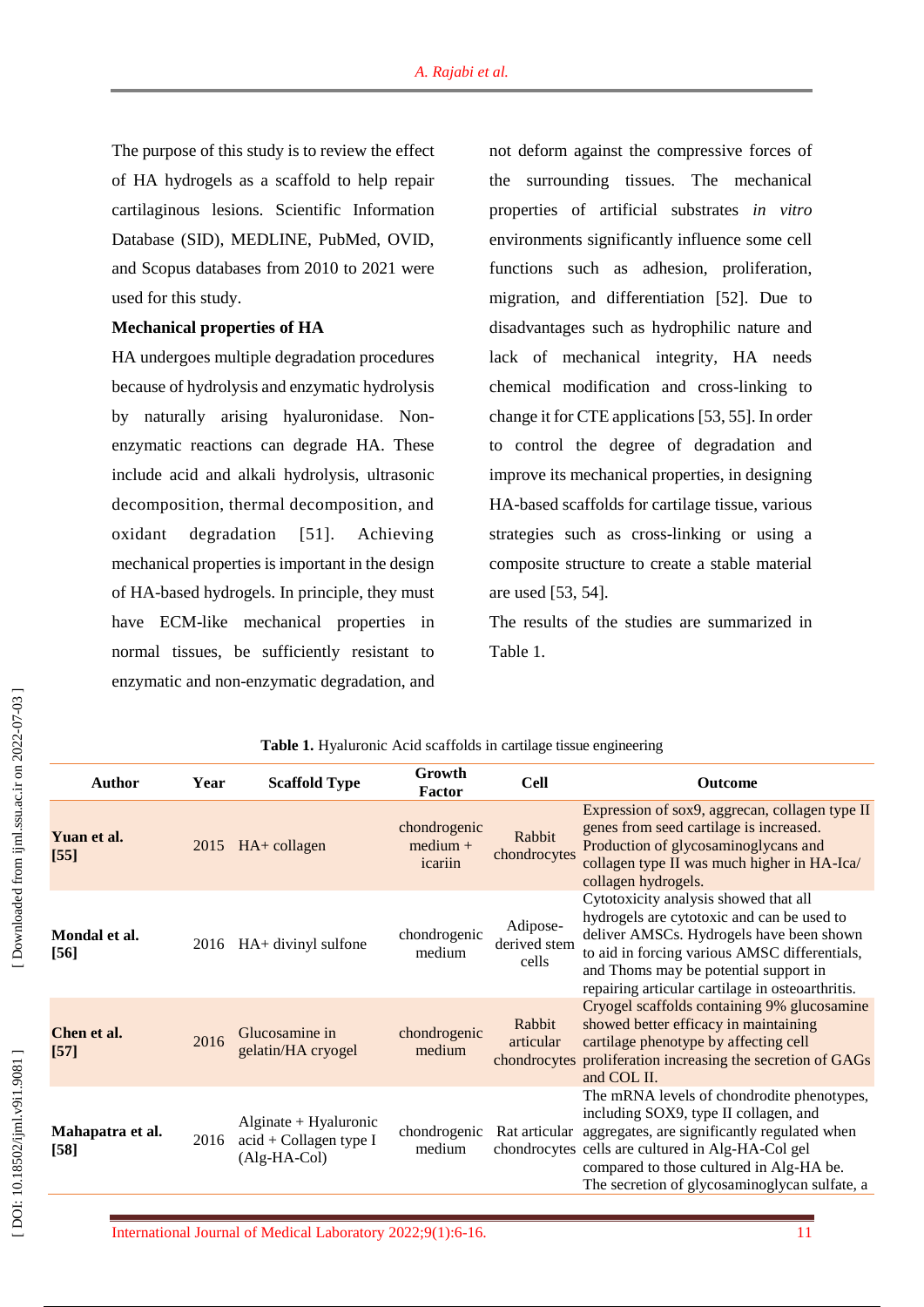|                               |         |                                                                                                              |                                                           |                                    | specific cartilage matrix molecule, was<br>observed in collagen composite hydrogels.                                                                                                                                                                                                                                                |
|-------------------------------|---------|--------------------------------------------------------------------------------------------------------------|-----------------------------------------------------------|------------------------------------|-------------------------------------------------------------------------------------------------------------------------------------------------------------------------------------------------------------------------------------------------------------------------------------------------------------------------------------|
| Kim et al.<br>$[59]$          | 2017    | Oxidized hyaluronate +<br>glycol chitosan                                                                    | chondrogenic<br>medium                                    | ATDC5 cells                        | These hydrogels are well adapted to<br>physiological conditions and can act as an<br>injectable cell transport system in CTE.                                                                                                                                                                                                       |
| Amann et al.<br>[60]          | 2017 HA |                                                                                                              | chondrogenic<br>medium                                    | Human<br>articular<br>/hADSC       | Hyaluronic acid stimulates the differentiation<br>of collagen from collagen hydrogel<br>chondrocytes supplementation in a dose-dependent manner.<br>1% HA showed the best results                                                                                                                                                   |
| La Gatta et al.<br>[61]       | 2017    | Hyaluronan+lysine<br>Methyl-ester cross-<br>linking                                                          | chondrogenic<br>medium                                    | Human<br>articular                 | Primary human chondrocytes cultured<br>hydrogels are viable and maintained in their<br>lineage. They also secrete cartilage-specific<br>chondrocytes matrix proteins. These scaffolds are promising<br>candidates for CTE.                                                                                                          |
| Liu et al.<br>[62]            | 2018    | Glycol<br>chitosan/oxidized<br>hyaluronic acid<br>And<br>Glycol<br>chitosan/oxidized<br>hyaluronic acid+ ECM | chondrogenic<br>medium                                    | <b>BMSCs</b>                       | To evaluate chondroinductivity induction of<br>ECM in vitro, BMSCs were compared in S1<br>(G-CS/OHA) and S3 (G-CS/OHA/ECM 2-<br>weight) hydrogels. Higher levels of<br>glycosaminoglycans (GAG) and type II<br>collagen (COL II) were accumulated in the S3<br>hydrogel.                                                            |
| Lin et al.<br>$[63]$          | 2019    | Methacrylate gelatin                                                                                         | chondrogenic<br>medium                                    | human<br><b>BMSCs</b>              | mGL/mHA with a ratio of 9: 1 $(\lambda, w/v)$ leads<br>to the lowest hBMSC hypertrophy and the<br>highest glycosaminoglycan production, with a<br>slight increase in the total volume of the<br>structure.                                                                                                                          |
| Sharifian et al.<br>$[45]$    | 2019    | $HA + Fibrin +$<br>Polylactic acid-<br>polyglycolic acid                                                     | chondrogenic<br>medium                                    | hADSCs                             | poly(lactide-co-glycolide)/fibrin/HA<br>stimulates cartilage production in hADSCs.<br>Decreased hypertrophic markers and<br>increased characteristic markers of hyaline<br>cartilage were observed in hydrogels.                                                                                                                    |
| Jooybar et al.<br>$[64]$      | 2019    | HA-tyramine (HA+TA)                                                                                          | chondrogenic<br>$median +$<br>platelet lysate             | Human<br>mesenchymal<br>stem cells | Platelet laser materials have a significant<br>function in supporting human mesenchymal<br>stem cells (hMSCs), acting like cell binding,<br>viability, and proliferation in the three-<br>dimensional hydrogel. When placed in a<br>cartilaginous differentiation medium, hMSCs<br>produce hyaline cartilage produced by HA-<br>TA. |
| Wang et al.<br>[65]           | 2019    | polypeptides                                                                                                 | chondrogenic<br>medium                                    | Rabbit<br><b>BMSCs</b>             | Adhesion and proliferation were represented,<br>and an experimental study of BMSC<br>demonstrated that the PAP-<br>3SF/6.5COL/0.5HA scaffold had good<br>biocompatibility.                                                                                                                                                          |
| Ren et al.<br>[66]            | 2020    | Maleimide-modified<br>hyaluronic acid+<br>collagen mimetic<br>peptide (GPO)8-CG-<br><b>RGDS</b>              | chondrogenic<br>medium<br>+matrix<br>metalloproteinase    | Bone<br>stem cells                 | A combination of CMP with an MMP-<br>sensitive peptide can have the possibility to<br>mesenchymal differentiate mesenchymal stem cells into<br>cartilage and prevent the hypertrophic<br>phenotype throughout differentiation.                                                                                                      |
| Tsanaktsidou et al.<br>$[67]$ | 2020    | Methacrylated<br>hyaluronic acid<br>(MeHA)+ chondroitin<br>sulfate                                           | chondrogenic<br>$median +$<br>matrix<br>metalloproteinase | human<br>stem cells                | Methacrylated hyaluronic acid and<br>chondroitin sulfate hydrogels have been<br>developed to create an environment conducive<br>mesenchymal to the growth and proliferation of human<br>mesenchymal stem cells and promote their<br>differentiation from tubular phenotypes, even<br>if grown in an expansion medium.               |

HA= Hyaluronic acid; AMSCs= Adipose tissue -derived mesenchymal stem cells ; hBMSCs= human bone marrow mesenchymal stem cells; CTE= Cartilage tissue engineering; ADSC= Adipose derived stem cells; BMSC= Bone marrow stem cell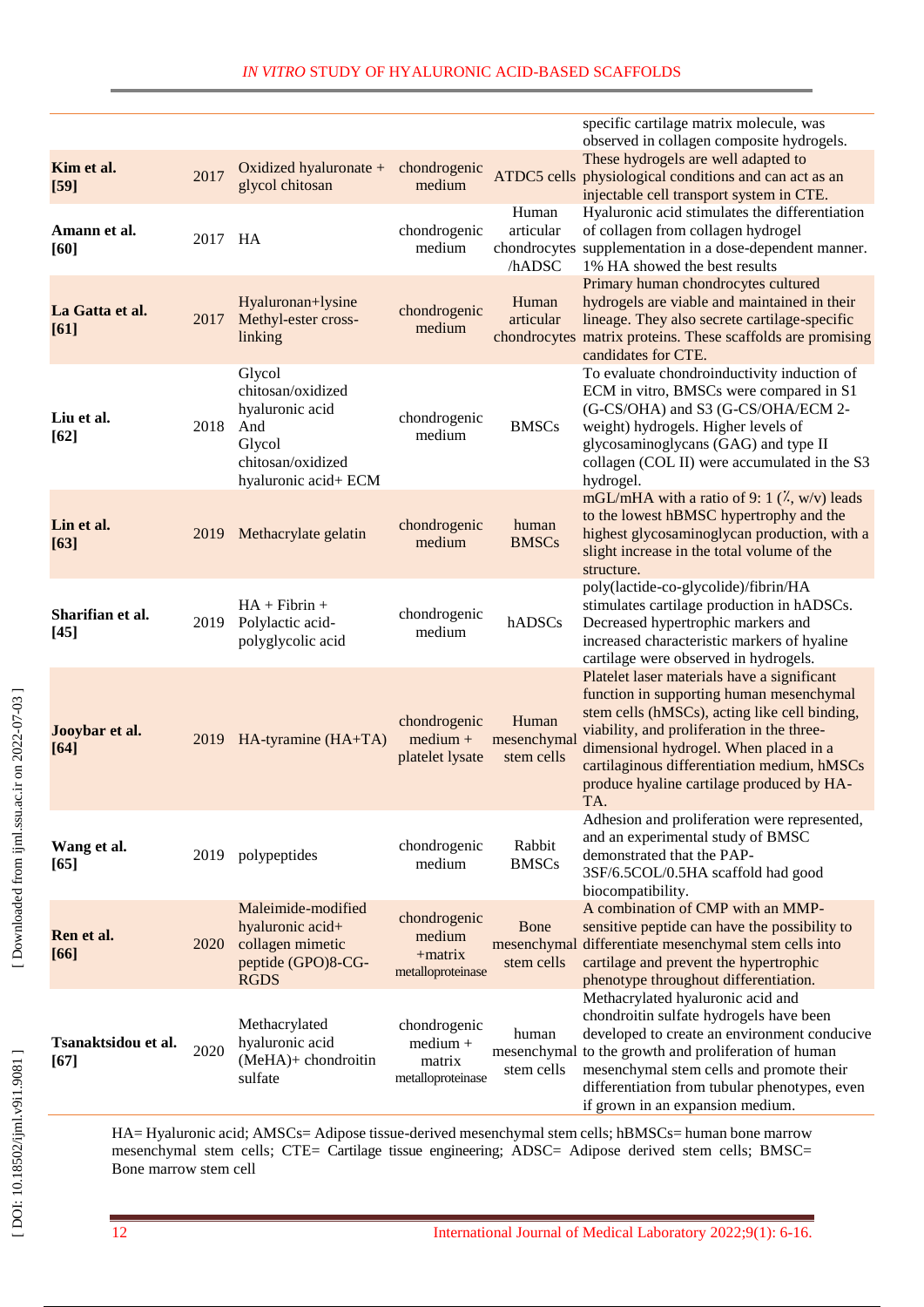## **Conclusion and future trends**

Although an extensive range of surgical methods is accessible to treat cartilage injuries and be prosperous in short -term and long -term follow -up, none of them are qualified to fully return the activity and construction of damaged cartilage to its original state. HA is a promising bright spot to help reduce side effects. Its effectiveness is due to many practical methods, including lubrication, anti inflammatory effects, and cartilage protection. HA treatment demonstrates great potential that we hope will be identified with further research. Further research is needed to obtain a specific HA molecular mass to achieve clinical efficacy and expand its applications to complete control of the disease and its complications.

Although the widespread use of HA hydrogels is important in biomedical applications, the effect of HA on cellular behavior, especially through cell surface receptors such as CD44, has been poorly studied. We reviewed articles that examined hyaluronic acid scaffolds for cell differentiation into cartilage and their effect on surface receptors .

HA adhesion has a large effect on the hMSC response, leading to increased cell proliferation, proliferation, and the formation of focal adhesions. HA parameters have been shown to affect hMSC cartilage formation, as seen through gene expression profiles,

potentially by activating cytoskeletal organization and cell ability. HA fibrous hydrogels are a promising alternative to non fibrous hydrogels for regenerative strategies that can be used in the future. HA can direct articular cartilage. Combining this material with other natural and synthetic scaffolds has been shown to have cartilage induction capabilities. HA supports the migration, survival, and differentiation of stem cells. HA supports the proper formation of the matrix by differentiating stem cells to become articular. It suggests that if used *in vivo*, such a device can be integrated into a joint defect site and healed.

Nevertheless, it is necessary to have appropriate molecular signals to support the repair and healing of joint lesions. Synergistic growth factors must be added to maintain and improve the induction of regenerative articular cartilage, thus preventing fibroids from returning to the cartilage or endochondral ossification. Under these circumstances, the HA matrix with other scaffolds could be a viable alternative to promote better regeneration of articular cartilage.

## **Conflict s of interest**

The authors have no conflict of interest to declare .

#### **Acknowledgment** Not applicable.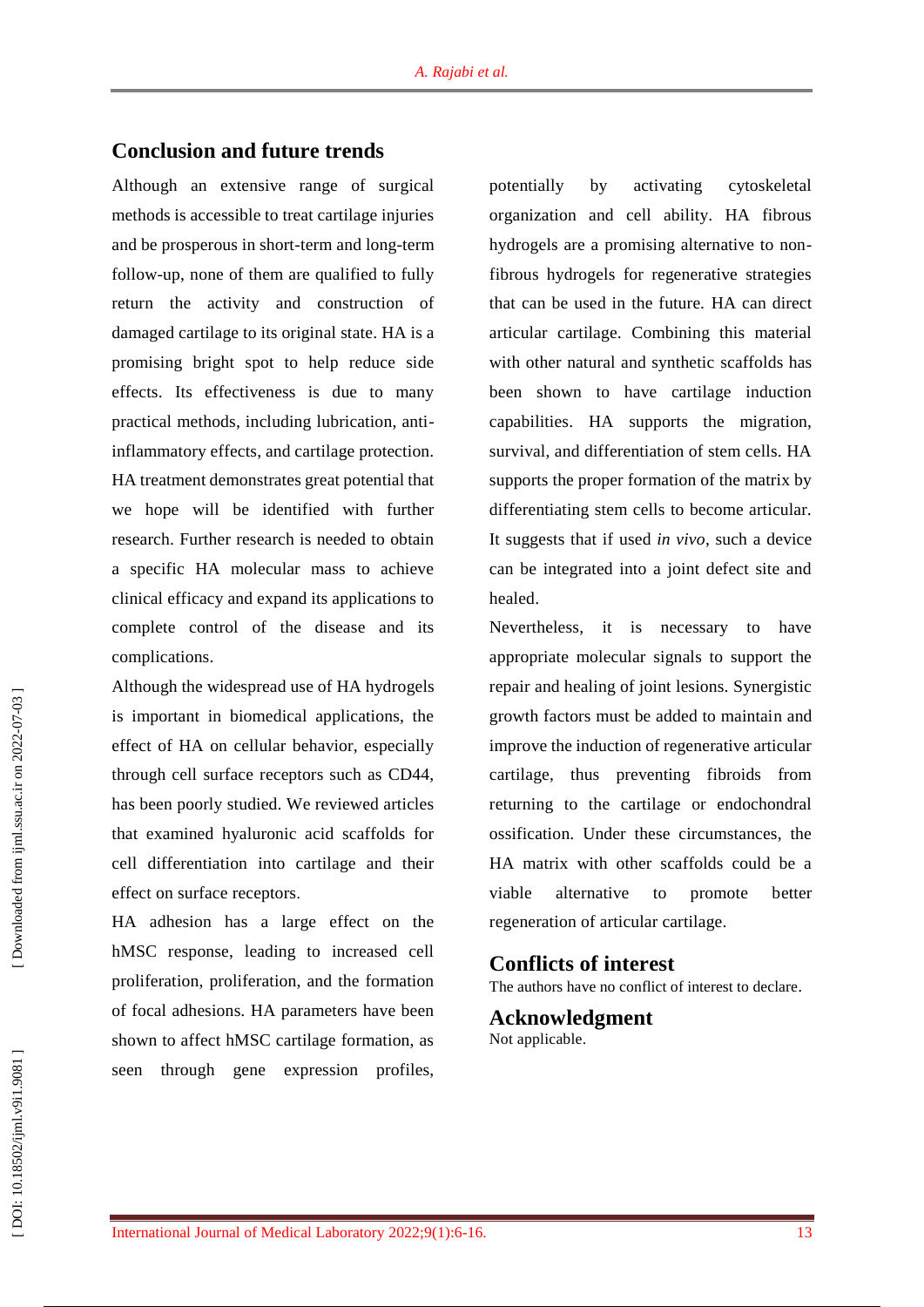## **References**

- [1]. Vilela C, Correia C, Oliveira JM, Sousa RA, Espregueira -Mendes J, Reis RL. Cartilage repair using hydrogels: a critical review of in vivo experimental designs. ACS Biomaterials Science & Engineering. 2015; 1(9): 726 -39.
- [ 2]. Szychlinska MA, Stoddart MJ, D'Amora U, Ambrosio L, Alini M, Musumeci G. Mesenchymal stem cell-based cartilage regeneration approach and cell senescence: can we manipulate cell aging and function? Tissue Engineering Part B: Reviews. 2017; 23(6): 529 - 39.
- [ 3]. Feng Q, Wei K, Zhang K, Yang B, Tian F, Wang G, et al. One-pot solvent exchange preparation of non -swellable, thermoplastic, stretchable, and adhesive supramolecular hydrogels based on dual synergistic physical cross -linking. NPG Asia Materials 2018; 10(1): 455.
- [ 4]. Makris EA, Gomoll AH, Malizos KN, Hu JC, Athanasiou KA. Repair and tissue engineering techniques for articular cartilage. Nature Reviews Rheumatology. 2015; 11(1): 21.
- [ 5]. Wang Z, Wang Z, Lu WW, Zhen W, Yang D, Peng S. Novel biomaterial strategies for controlled growth factor delivery for biomedical applications. NPG Asia Materials 2017; 9(10): 435 .
- [ 6]. Fakhari A, Berkland C. Applications and emerging trends of hyaluronic acid in tissue engineering, as a dermal filler and in osteoarthritis treatment. Acta biomaterialia. 2013; 9(7): 7081 -92.
- [ 7]. Kim IL, Mauck RL, Burdick JA. Hydrogel design for cartilage tissue engineering: a case study with hyaluronic acid. Biomaterials 2011; 32(34): 8771 - 782.
- [ 8]. Laurent TC, Fraser JR. Hyaluronan. FASEB journal: official publication of the Federation of American Societies for Experimental Biology 1992; 6(7): 2397 -404.
- [ 9]. Moreland LW. Intra -articular hyaluronan (hyaluronic acid) and hylans for the treatment of osteoarthritis: mechanisms of action. Arthritis research & therapy 2003; 5(2): 54 -67.
- [10]. Chung C, Burdick JA. Engineering cartilage tissue. Advanced drug delivery reviews 2008; 60(2): 243 -62.
- [11]. Chung C, Beecham M, Mauck RL, Burdick JA. The influence of degradation characteristics of hyaluronic acid hydrogels on in vitro neocartilage formation by mesenchymal stem cells. Biomaterials 2009; 30(26): 4287 -96.
- [12]. Kim IL, Khetan S, Baker BM, Chen CS, Burdick JA. Fibrous hyaluronic acid hydrogels that direct MSC chondrogenesis through mechanical and adhesive cues. Biomaterials. 2013; 34(22): 5571 - 580.
- [13]. Chung C, Burdick JA. Influence of threedimensional hyaluronic acid microenvironments on mesenchymal stem cell chondrogenesis. Tissue engineering Part A. 2009; 15(2): 243 -54.
- [14]. Hashemibeni B, Mardani M, Bahrami M, Valiani A, Mehr MS, Pourentezari M. Comparison of fibrin and PLGA/fibrin Scaffolds for chondrogenesis of human adipose derived stem cells by icariin. Journal of Kerman University of Medical Sciences 2020; 27(1): 14 - 23.
- [15]. Hashemibeni B, Pourentezari M, Valiani A, Zamani M, Mardani M. Effect of icariin on the chondrogenesis of human adipose derived stem cells on poly (lactic -co -glycolic) acid/fibrin composite scaffold. Int J Adv Biotech Res. 2017; 8(2): 595 -605.
- [16]. Randolph MA, Anseth K, Yaremchuk MJ. Tissue engineering of cartilage. Clinics in Plastic Surgery 2003; 30(4): 519 -37.
- [17]. Marlovits S, Hombauer M, Truppe M, Vecsei V, Schlegel W. Changes in the ratio of type -I and type -II collagen expression during monolayer culture of human chondrocytes. The Journal of Bone and Joint Surgery 2004; 86(2): 286 -95.
- [18]. Narcisi R, Cleary MA, Brama PA, Hoogduijn MJ, Tüysüz N, ten Berge D, et al. Long -term expansion, enhanced chondrogenic potential, and suppression of endochondral ossification of adult human MSCs via WNT signaling modulation. Stem Cell Reports 2015; 4(3): 459 -72.
- [19]. Eger W, Schumacher BL, Mollenhauer J, Kuettner KE, Cole AA. Human knee and ankle cartilage explants: catabolic differences. Journal of Orthopaedic Research 2002; 20(3): 526 -34.
- [20]. Bian L, Zhai DY, Tous E, Rai R, Mauck RL, Burdick JA. Enhanced MSC chondrogenesis following delivery of TGF -β3 from alginate microspheres within hyaluronic acid hydrogels in vitro and in vivo. Biomaterials 2011; 32(27): 6425 - 434.
- [21]. Hashemibeni B, Mardani M, Valiani A, Pourentezari M, Anvari M, Yadegari M, et al. Effects of avocado/soybean on the chondrogenesis of human adipose -derived stem cells cultured on polylactic -co -glycolic acid/fibrin hybrid scaffold. Journal of Applied Biotechnology Reports 2019; 6(4): 145 -50.
- [22]. Yoshimura H, Muneta T, Nimura A, Yokoyama A, Koga H, Sekiya I. Comparison of rat mesenchymal stem cells derived from bone marrow, synovium, periosteum, adipose tissue, and muscle. Cell and Tissue Research 2007; 327(3): 449 -62.
- [23]. Fellows CR, Matta C, Zakany R, Khan IM, Mobasheri A. Adipose, bone marrow and synovial joint -derived mesenchymal stem cells

[Downloaded from ijml.ssu.ac.ir on 2022-07-03]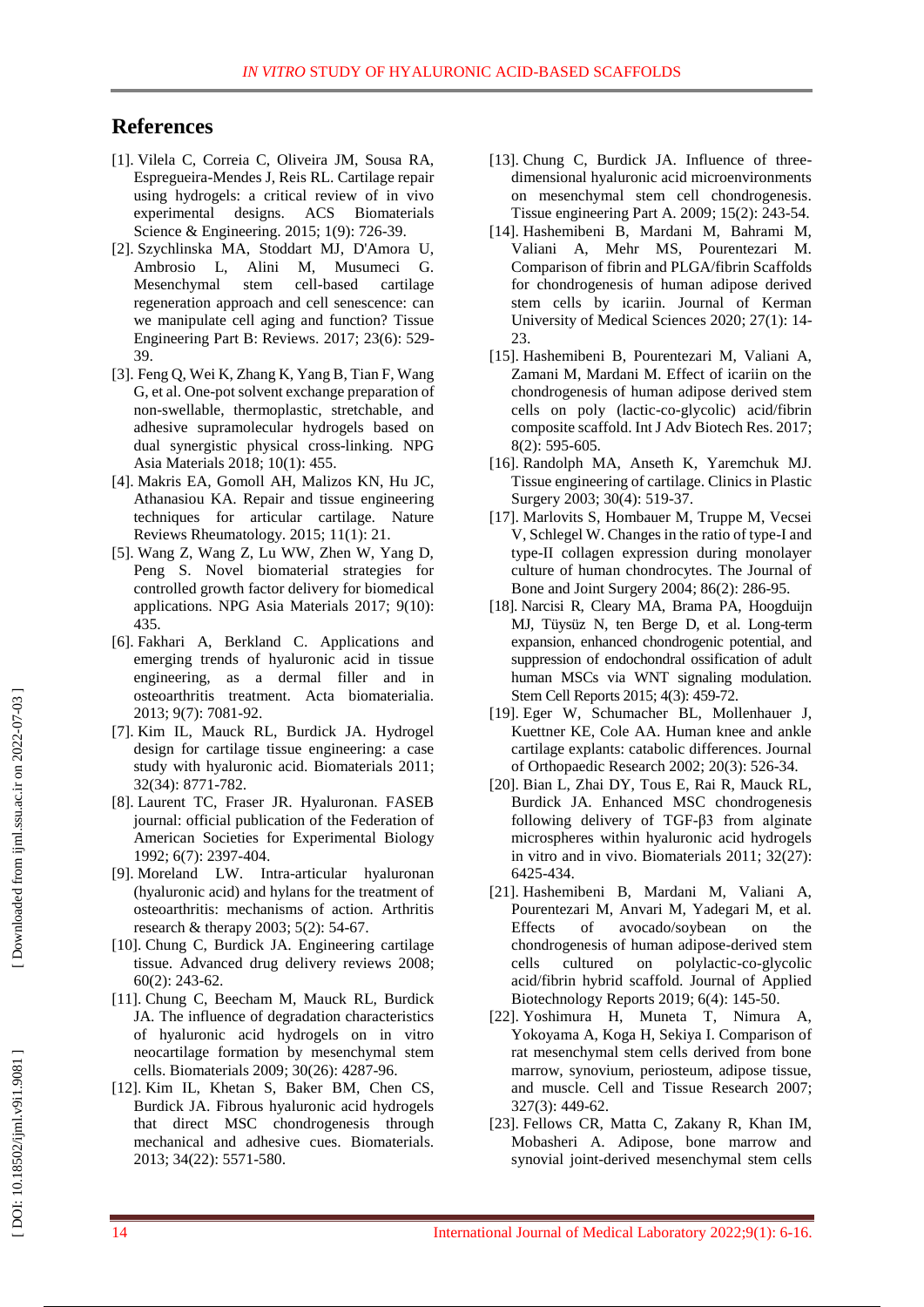for cartilage repair. Frontiers in Genetics 2016; 20(2) : 213.

- [24]. Madry H, Rey -Rico A, Venkatesan JK, Johnstone B, Cucchiarini M. Transforming growth factor beta -releasing scaffolds for cartilage tissue engineering. Tissue Engineering Part B: Reviews 2014; 20(2): 106 -25.
- [25]. Anvari M, Dortaj H, Hashemibeni B, Pourentezari M. Application of some herbal medicine used for the treatment of osteoarthritis and chondrogenesis. Traditional and Integrative Medicine 2020; 5(3): 126-149.
- [26]. Nikolova MP, Chavali MS. Recent advances in biomaterials for 3D scaffolds: A review. Bioactive materials 2019; 4: 271 -92.
- [27]. Park IK, Cho CS. Stem cell -assisted approaches for cartilage tissue engineering. International Journal of Stem Cells 2010; 3(2): 96.
- [28]. Ahmed TA, Hincke MT. Strategies for articular cartilage lesion repair and functional restoration. Tissue Engineering Part B: Reviews. 2010; 16(3): 305 -29.
- [29]. Stoop R. Smart biomaterials for tissue engineering of cartilage. Injury 2008; 39(1): 77 - 87.
- [30]. Schulz RM, Bader A. Cartilage tissue engineering and bioreactor systems for the cultivation and stimulation of chondrocytes. European Biophysics Journal 2007; 36(4 - 5): 539 -68.
- [31]. Bian L, Fong JV, Lima EG, Stoker AM, Ateshian GA, Cook JL, et al. Dynamic mechanical loading enhances functional properties of tissue -engineered cartilage using mature canine chondrocytes. Tissue Engineering Part A 2010; 16(5): 1781-90.
- [32]. Ikada Y. Challenges in tissue engineering. Journal of the Royal Society Interface 2006; 3(10): 589 -601.
- [33]. Kaczmarek B, Sionkowska A, Gołyńska M, Polkowska I, Szponder T, Nehrbass D, et al. In vivo study on scaffolds based on chitosan, collagen, and hyaluronic acid with hydroxyapatite. International Journal of Biological Macromolecules 2018; 118:938 -44.
- [34]. Rodríguez-Vázquez M, Vega-Ruiz B, Ramos-Zúñiga R, Saldaña -Koppel DA, Quiñones - Olvera LF. Chitosan and its potential use as a scaffold for tissue engineering in regenerative medicine. BioMed Research International 2015; 2015: 821279 .
- [35]. Dicker KT, Gurski LA, Pradhan -Bhatt S, Witt RL, Farach -Carson MC, Jia X. Hyaluronan: a simple polysaccharide with diverse biological functions. Acta Biomaterialia 2014; 10(4): 1558 - 70.
- [36]. Snetkov P, Zakharova K, Morozkina S, Olekhnovich R, Uspenskaya M. Hyaluronic acid: the influence of molecular weight on

structural, physical, physico -chemical, and degradable properties of biopolymer. Polymers 2020; 12(8): 1800.

- [37]. Amorim S, Reis CA, Reis RL, Pires RA. Extracellular matrix mimics using hyaluronan based biomaterials. Trends in Biotechnology 2020; 39(1): 90 -104 .
- [38]. Miri AK, Li NY, Avazmohammadi R, Thibeault SL, Mongrain R, Mongeau L. Study of extracellular matrix in vocal fold biomechanics using a two -phase model. Biomechanics and modeling in mechanobiology 2015; 14(1): 49 - 57.
- [39]. Sparavigna A. Role of the extracellular matrix in skin aging and dedicated treatment - state of the art. Plastic and Aesthetic Research 2020; 7: 14 .
- [40]. Maiz -Fernández S, Pérez -Álvarez L, Ruiz Rubio L, Pérez González R, Sáez -Martínez V, Ruiz Pérez J, et al. Synthesis and characterization of covalently crosslinked pH responsive hyaluronic acid nanogels: effect of synthesis parameters. Polymers 2019; 11(4): 742.
- [41]. Romanò C, De Vecchi E, Bortolin M, Morelli I, Drago L. Hyaluronic acid and its composites as a local antimicrobial/antiadhesive barrier. Journal of Bone and Joint Infection 2017; 2(1): 63.
- [42]. Lin W, Liu Z, Kampf N, Klein J. The role of hyaluronic acid in cartilage boundary lubrication. Cells 2020; 9(7): 1606.
- [43]. Hu Y, Wang Y, Tong Y. Optic perineuritis secondary to hyaluronic acid injections: a case report. BMC Ophthalmology. 2019; 19(1): 241.
- [44]. Huang L, Wang Y, Liu H, Huang J. Local injection of high-molecular hyaluronan promotes wound healing in old rats by increasing angiogenesis. Oncotarget 2018; 9(9): 8241.
- [45]. Sharifian Z, Hashemibeni B, Pourentezari M, Valiani A, Mardani M, Rarani MZ, et al. Comparison of PLGA/fibrin and PLGA/hyaluronic acid scaffolds for chondrogenesis of human adipose derived stem cells. International Journal of Medical Laboratory 2020; 7(2): 128-137.
- [46]. Park YD, Tirelli N, Hubbell JA. Photopolymerized hyaluronic acid-based hydrogels and interpenetrating networks. Biomaterials. 2003; 24(6): 893 -900.
- [47]. Menaa F, Menaa A, Menaa B. Hyaluronic acid and derivatives for tissue engineering. J Biotechnol Biomater S. 2011; 3:1.
- [48]. Lee JY, Spicer AP. Hyaluronan: a multifunctional, megaDalton, stealth molecule. Current Opinion in Cell Biology 2000; 12(5): 581 -6.
- [49]. Collins MN, Birkinshaw C. Comparison of the effectiveness of four different cross -linking agents with hyaluronic acid hydrogel films for tissue -culture applications. Journal of Applied Polymer Science. 2007; 104(5): 3183 - 191.